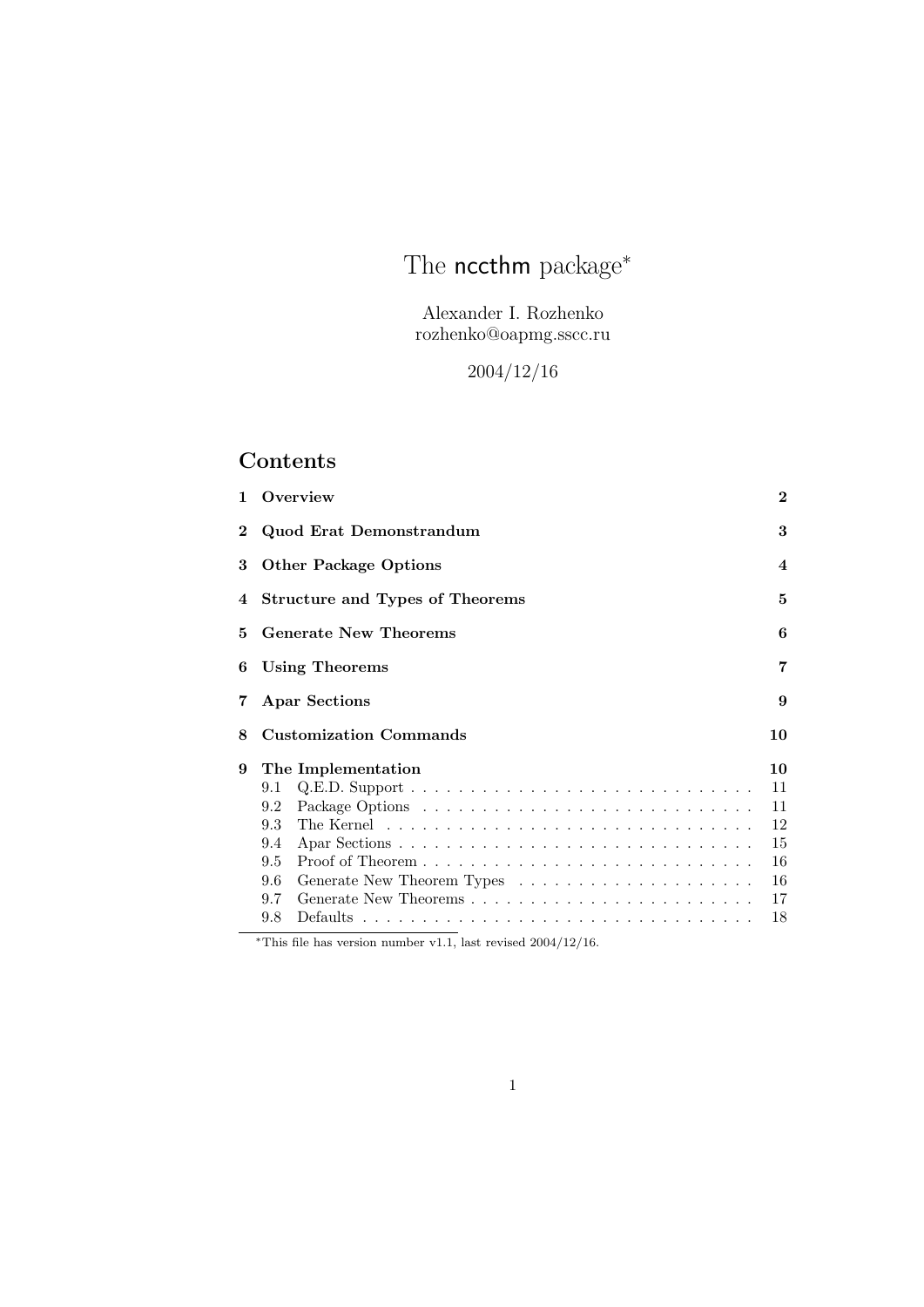# 1 Overview

This is yet another extension of the L<sup>AT</sup>EX theorem making environment. Further, we'll call the *theorem* any mathematical statement consisting of one or more paragraphs, and starting with a header containing an optional number. A theorem is set off from the main text with an extra space. Its title and body are often emphasized with a font change.

In comparison with the theorem package by Frank Mittelbach and the amsthm package by American Mathematical Society, the nccthm package is distinct in the following:

1 All new theorem environments generated with the nccthm package use the dynamic counters (see dcounter package from this bungle for more details). As a result, this allows a package writer to generate predefined theorems and do not think on how they will be numbered, because the decision is later made by a user. For example, if you want all theorems to have enumeration subordinated to sections, you need to write down the command

#### \countstyle{section}

in the preamble. In this case, counters of all new theorems will be set to zero at the beginning of every section and their enumeration will be composed from the section number and the theorem counter number itself. You can also change a enumeration style for concrete counters (not only for dynamic counters) with the \countstyle command specifying the list of counters in its optional parameter. For example, if you prepare a book and want to subordinate the equation and table counters to sections (they are subordinated to chapters by default), write down in the preamble the following

#### \countstyle[equation,table]{section}

The last example: to make a plain enumeration of sections and reject their dependance on any other counter, write down in the preamble \countstyle[section]{}.

2 We have divided all theorem modification features into three orthogonal groups.

A type defines font shapes used in the theorem. Two types are predefined: theorem and remark. You can define more types or redefine existing types.

A mode defines the precedence of number in the header. In standard mode, a number goes after a theorem title. The reverse mode (number starts header), named here the APAR mode, is special. All theorems using this mode are counted with the same apar counter. To generate theorems in the standard mode, the \newtheorem command is used. The \newtheorem\* command is used for generation apar theorems.

A style specifies the appearance of theorems. It consists of three modifiers: breaking, indentation, and marginal numbering. The breaking modifier determines the separation of theorem header from theorem body (run-in header or line break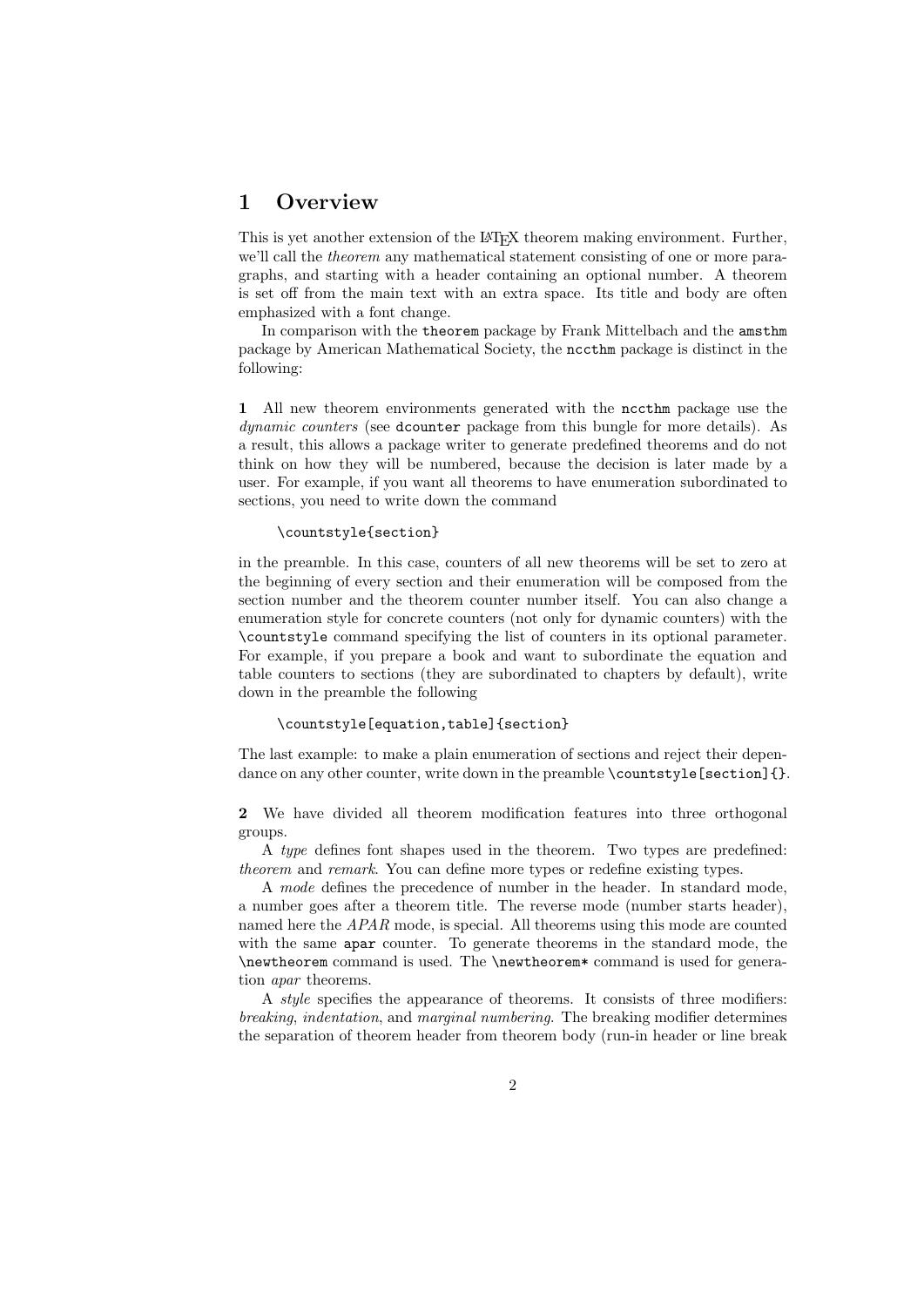after header). The indentation modifier has two values: noindent and parindent. It defines an indentation style of a theorem header. The marginal numbering modifier affects on apar theorems: in *margin* style, the number of an apar theorem is typed on margins; in nomargin style, the number starts a paragraph.

The breaking modifier is controlled with special commands but other modifiers are specified with package options.

3 We do not base the implementation of theorems on the trivlist environment. This allows us to use two methods of theorem markup: environmentlike markup (\begin{theorem} ... \end{theorem}) or command-like markup (\theorem  $\ldots$  \qef). The \qef command is used as the end of any theorem. It resets the font to the normal font and produces a vertical skip. The command-like markup is useful in apar theorems.

4 Service commands are introduced. Using package options you can select a type of Q.E.D. symbol: black or white. You can use both of them. The \proof command starts a proof of statement. We have no proof environment, because the proof is prepared in the normal font. To complete a proof, use \qed or \qef (the first one additionally prints the right adjusted Q.E.D. symbol). You can easy customize delimiters of theorem and proof headers.

# 2 Quod Erat Demonstrandum

The Q.E.D. symbol is usually used at the end of proof of a math statement. Sometimes, another symbol finishes a math statement itself. The package allows using two types of Q.E.D. symbols: black  $(\blacksquare)$  and white  $(\square)$ .

\qedsymbol The default Q.E.D. symbol is white. It is printed with the \qedsymbol command.

\qed The \qed command is used to finish a proof. It prints right-adjusted Q.E.D. \qef symbol and applies the \qef command (it finishes this paragraph). The \qef command finishes a paragraph, changes the current font to the normal font, and skips a \paragraph-like vertical space. П

\qed\* The star-form of \qed command prints the Q.E.D. symbol but not applies the \qef command.

The usage of the above mentioned commands at the end of proof is the following: if the proof end with an ordinary paragraph, use the \qed command at its end; if the proof ends with a list, use the \qed\* command at the end of the last list item and the \qef command after the end of list; and if the proof ends with a display formula, use the \qedsymbol command as its tag (\tag\*{\qedsymbol}) when use the amsmath package).

\blackqed If you load the package with the 'blackqed' option, two additional commands \blackqedsymbol are generated, \blackqedsymbol and \blackqed. The default \qedsymbol and \qed commands are let to be equal to their black versions.

\whiteqed Analogously, the 'whiteqed' option generates the \whiteqedsymbol and

\whiteqedsymbol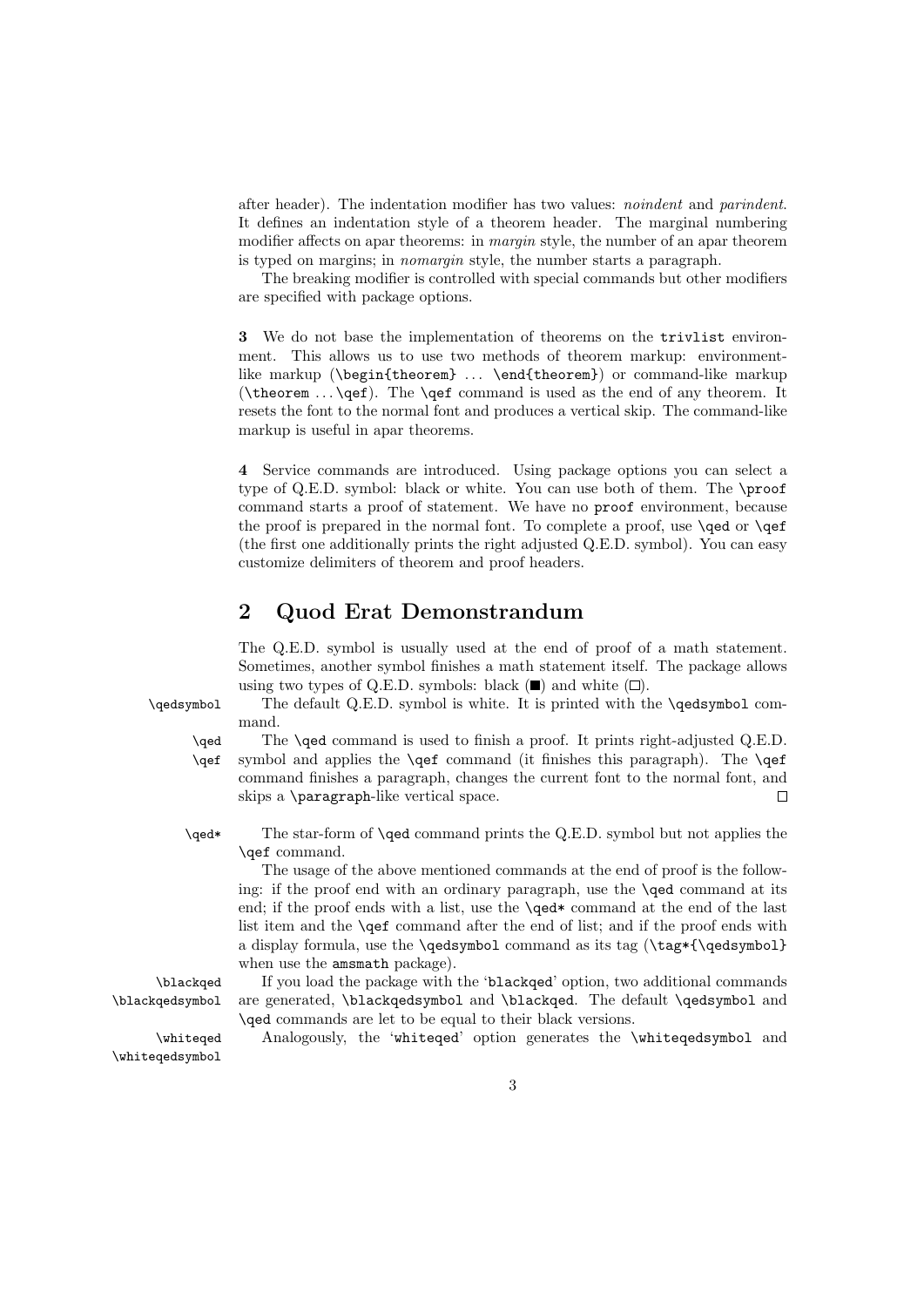\whiteqed commands and lets the default \qedsymbol and \qed commands to be equal to their white versions.

If both these options are used, the default \qedsymbol and \qed commands are let to be equal the version loaded last. For example, the following command loads both versions of Q.E.D. and lets the white version to be the default version:

\usepackage[blackqed,whiteqed]{nccthm}

# 3 Other Package Options

The package loads options in the order they are written in the options list. Along with the 'blackqed' and 'whiteqed' options described above, the following options are available:

noindent theorems are typed without indentation;

indent theorems are typed with paragraph indentation;

nomargin numbers for theorems in apar mode are typed normally;

margin numbers for theorems in apar mode are typed on margin.

The default options are noindent and nomargin. The following examples show how the combinations of (no)indent and (no)margin options interact.

**Theorem 1** The standard theorem in the noindent  $+$  nomargin style.

**3.1** Remark The apar theorem in the noindent + nomargin style.

**Theorem 2** The standard theorem in the indent  $+$  nomargin style.

**3.2** Remark The apar remark in the indent + nomargin style.

**3.3 Theorem** The apar theorem in the noindent  $+$  margin style.

**3.4** Remark The apar remark in the indent + margin style.

As you can see, mixing of all these styles in the same document leads to bad results. This is the reason why these styles are implemented using options.

As you can also see from the last example, the indent style is ignored for apar theorems typed in the margin style.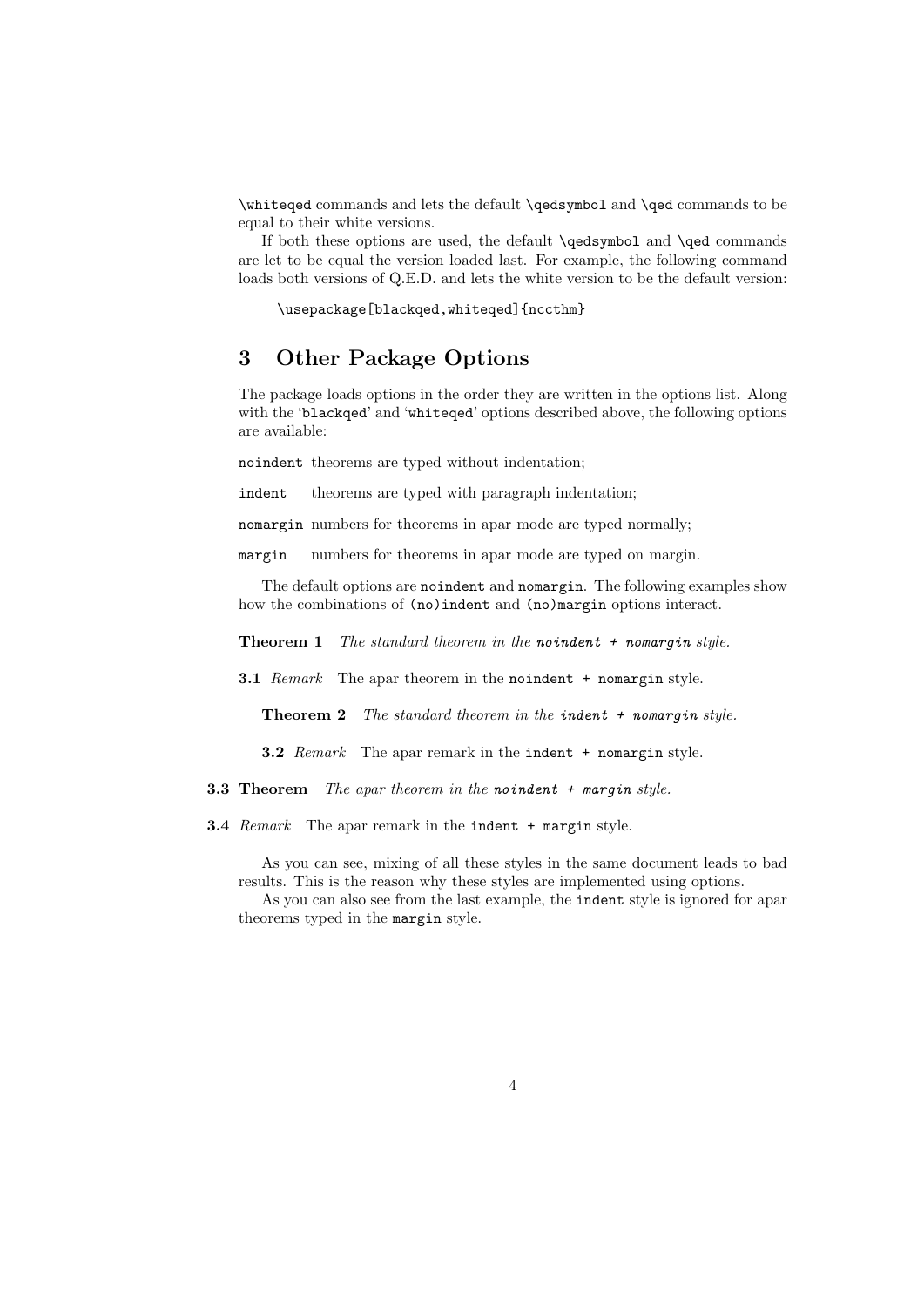# 4 Structure and Types of Theorems

The structure of a theorem is the following:

| $\langle theorem \rangle$              | $\langle header \rangle \langle space-or-break \rangle \langle body \rangle$                                   |
|----------------------------------------|----------------------------------------------------------------------------------------------------------------|
| $\langle header \rangle$               | $\langle normal\text{-}header \rangle$   $\langle apart\text{-}header \rangle$                                 |
| $\langle normal-header \rangle$        | $\langle title \rangle$ [ $\langle number \rangle$ ] [ $\langle comment \rangle$ ] $\langle afterchar \rangle$ |
| $\langle$ <i>apar-header</i> $\rangle$ | $\langle apar-tag \rangle \langle title \rangle$ [ $\langle comment \rangle$ ] $\langle after-char \rangle$    |

A theorem type controls the appearance of the following elements of theorems:  $\langle title \rangle$ ,  $\langle comment \rangle$ , and  $\langle body \rangle$ . The  $\langle number \rangle$  element inherits the style from  $\langle title \rangle$ . The  $\langle afterchar \rangle$  element inherits either the style of  $\langle comment \rangle$  if it presents or the style of  $\langle title \rangle$  otherwise. The style of  $\langle apart-tag \rangle$  is controlled with the special way and will be described later.

\renewtheoremtype

\newtheoremtype The package provides the following theorem type generation commands:

 $\newtheoremtype{\langle type\rangle}{\langle title-style\rangle}{\langle comment-style\rangle}{\delta}$  $\text{temperature}(type)\}$ { $\tilde{\tilde{\theta}}$ }{ $\tilde{\theta}$ }{ $\tilde{\theta}$ }}{\comment-style}}{\body-style}}

The  $\langle type \rangle$  parameter is a type name. Other parameters specify fonts to be used in the corresponding parts of a theorem. Font style parameters are considered to be used after the \normalfont command.

 $\text{like...}$  When a new theorem type is generated, the  $\text{like}(type)$  command is created for it. It has two forms: normal and starred. The normal version prints a theorem in the standard mode and the starred version prints an apar theorem. The syntax:

> $\langle type\rangle{\{\it title}\} {\{\*number\}\}[\langle comment\rangle]*$  $\langle type \rangle^*{\langle title \rangle}[\langle comment \rangle]$

The starred version of this command has no  $\langle number \rangle$  argument, because it is numbered using the apar counter. If the  $\langle number \rangle$  argument in the non-starred version of this command is empty, the number will be omitted in the theorem header. If the  $\langle comment \rangle$  argument presents, the comment is typed enclosed in round brackets. This behaviour can be changed with customization commands. Two theorem types, 'theorem' and 'remark', are predefined as follows:

```
\newtheoremtype{theorem}{\bfseries}{}{\itshape}
\newtheoremtype{remark}{\itshape}{}{}
```
\liketheorem Using the \liketheorem and \likeremark commands, you can produce a \likeremark theorem of the given type with arbitrary title without generation a special environment for it. It is very useful if a theorem with the given title appears in a document only once.

Note: Type generation commands are available in the preamble only.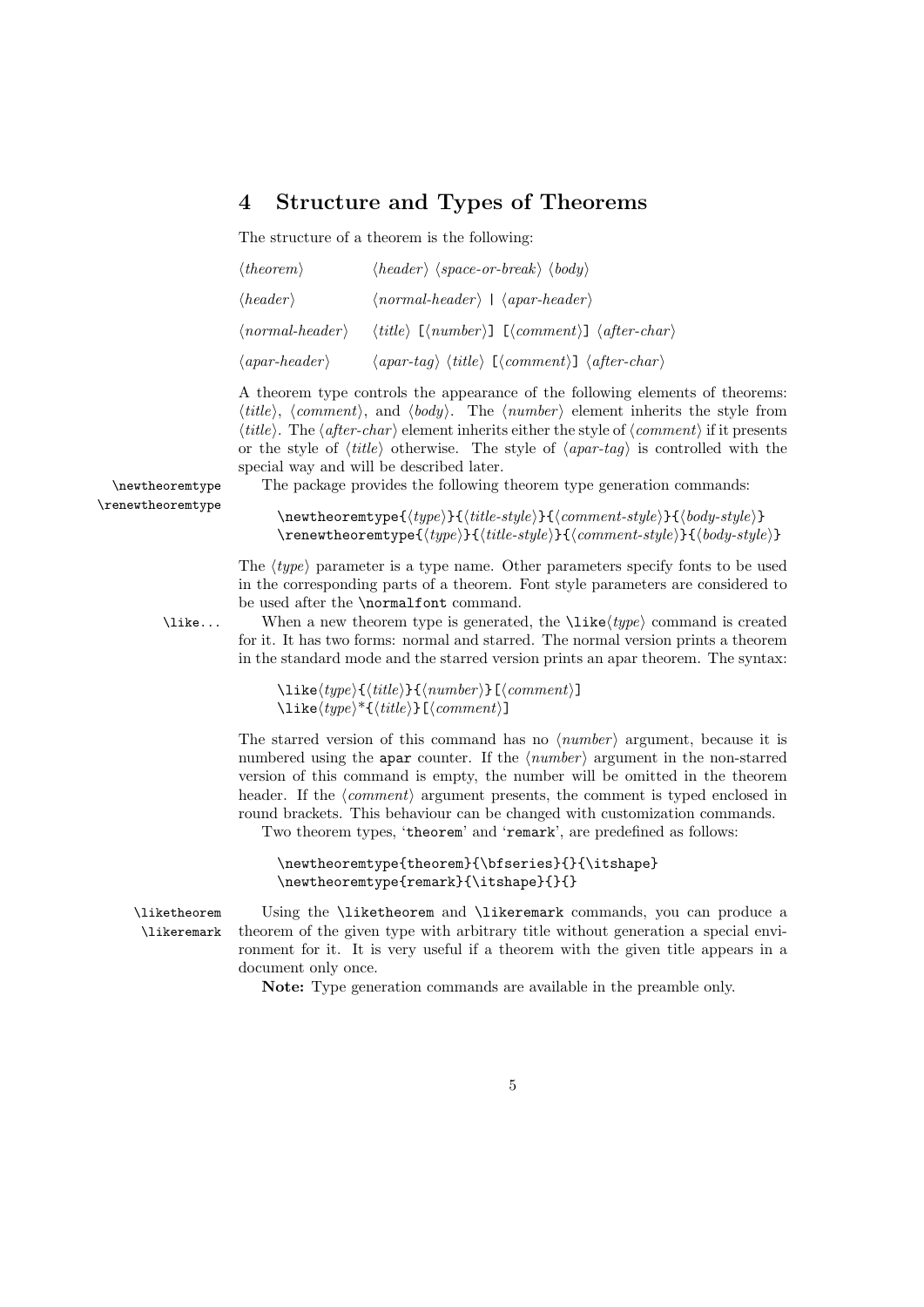# 5 Generate New Theorems

\newtheorem A standard theorem environment is generated with the \newtheorem command:

 $\text{hewtheorem}\{\langle env\text{-}name \rangle\}[\langle counter \rangle]\{\langle title \rangle\}[\langle type \rangle]$ 

In comparison with the standard LATEX version of this command, the last optional parameter has another meaning: it specifies a theorem type. This is because its standard meaning (the base counter) useless here. If the  $\langle \text{true} \rangle$  parameter is omitted, the 'theorem' type is used. The optional argument  $\langle counter \rangle$  is a counter this environment will be counted with. If it is omitted, the counter name equal to the  $\langle env\text{-}name \rangle$  is used. We do not test the  $\langle counter \rangle$  on existence when a new theorem environment is generated. The theorem counter is declared to be the dynamic counter. It is defined at the first use and inherits the style declared by the latest use of the command

```
\text{countstyle}{\{base-counter\}}
```
Its argument contains a name of base-counter for all dynamically created counters. Dynamically created counter is set to zero when the base counter is stepped. Its \the command is the following:

 $\theta\$ 

If the  $\langle base-counter \rangle$  is empty, a dynamic counter will be numbered in the plain style.

Note: In contrast with the standard definition, the described \newtheorem command may be used with all four parameters.

\newtheorem\* To generate a new apar theorem environment, the starred version of the \newtheorem command is applied:

 $\newph{env-name}{\it{title}}[{\it{true}}]$ 

All apar theorems are counted with the 'apar' counter.

\renewtheorem You can also redefine already defined theorem environments using the com- \renewtheorem\* mands

> $\text{temperature}[\{conv\}-name\}[\{counter\}] {\{title\}}[\{type\}]$  $\text{temperature}(env-name)$ }{(title)}[(type)]

While redefinition a theorem environment, you can change values of all other parameters after  $\langle env\text{-}name\rangle$ .

\TheoremBreakStyle When a theorem environment is defined or redefined, a decision what must be \TheoremNoBreakStyle inserted after the theorem header (space or break) is made on the base of current break style. The \TheoremBreakStyle and \TheoremNoBreakStyle commands change this style to the 'break' and 'no-break' respectively. The default style is 'no-break'.

Note: Theorem generation commands are available in the preamble only.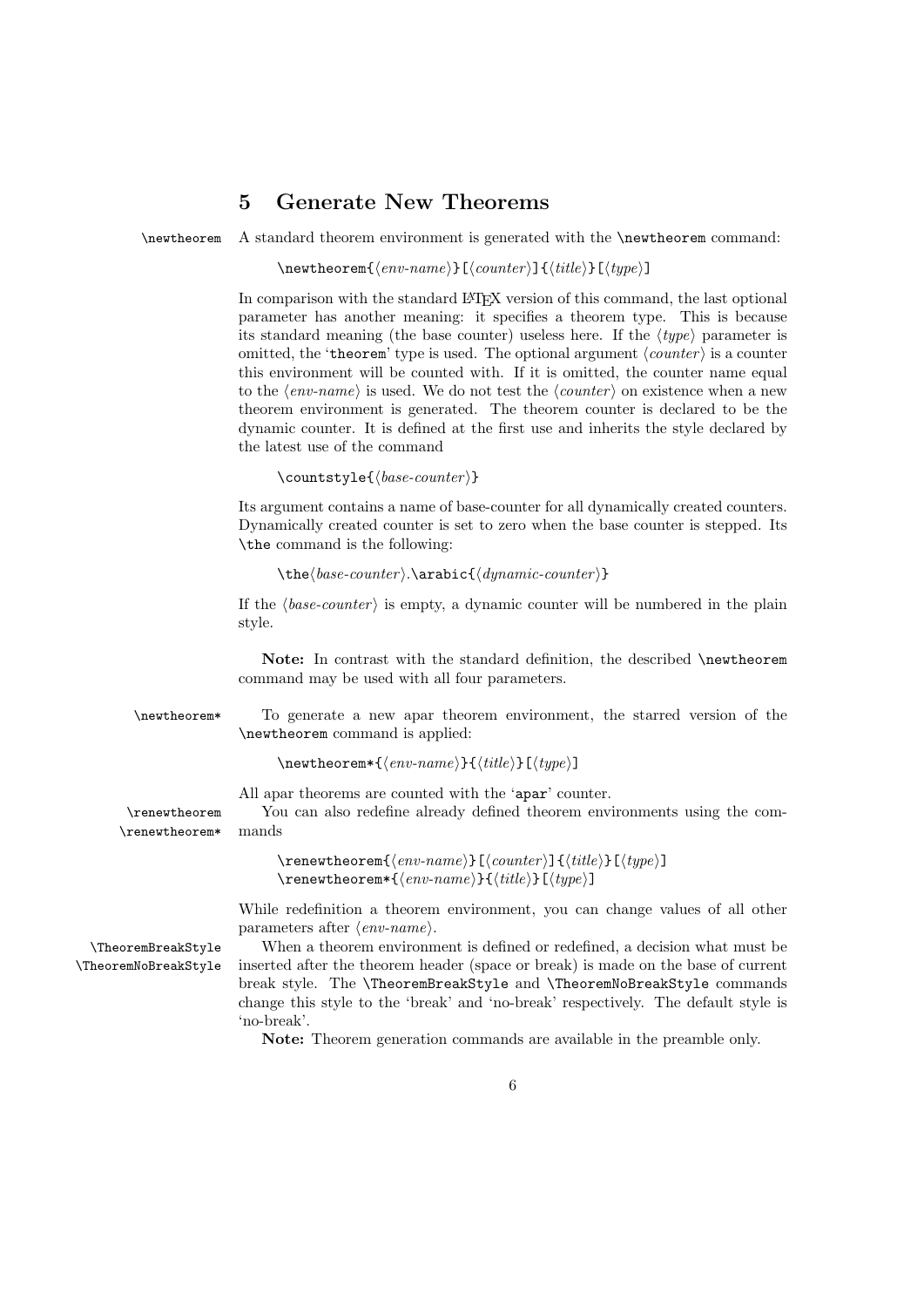# 6 Using Theorems

The syntax of using theorem environments is the following:

 $\begin{scriptsize}[\mathrm{comm}\mathrm{mod}] \end{scriptsize}$ 

You can also use the command-like syntax:

 $\setminus \langle \mathit{env-name} \rangle$  [ $\langle \mathit{comment} \rangle$ ]  $\langle \mathit{body} \rangle$   $\setminus$ qef

which is more likely for apar theorems.

\breakafterheader You can change a break style for a theorem applying the \breakafterheader \nobreakafterheader and \nobreakafterheader commands just before using the theorem.

Let us do the following in the preamble:

```
\countstyle[apar]{section}
\newtheorem{theorem}{Theorem}
\newtheorem*{atheorem}{Theorem}
\TheoremBreakStyle
\newtheorem{definition}{Definition}[remark]
\TheoremNoBreakStyle
\newtheorem{lemma}[theorem]{Lemma}
```
This code generates 4 theorem environments: the 'theorem' provides a standard Theorem statement; the 'atheorem' provides a Theorem statement in the apar mode with per-section numbering; the 'definition' provides a standard Definition statement prepared as a remark; and the 'lemma' provides a standard Lemma statement counted with the theorem counter. Definitions are printed in the break style.

```
\begin{theorem} A theorem. \end{theorem}
\begin{lemma} A lemma. \end{lemma}
\breakafterheader
\begin{theorem}[A comment] A theorem with break.\end{theorem}
\atheorem A theorem in apar mode. \qef
\begin{definition} A definition. \end{definition}
```
This code produces the following:

Theorem 1 A theorem.

Lemma 2 A lemma.

Theorem 3 (A comment) A theorem with break.

**6.1 Theorem** A theorem in apar mode.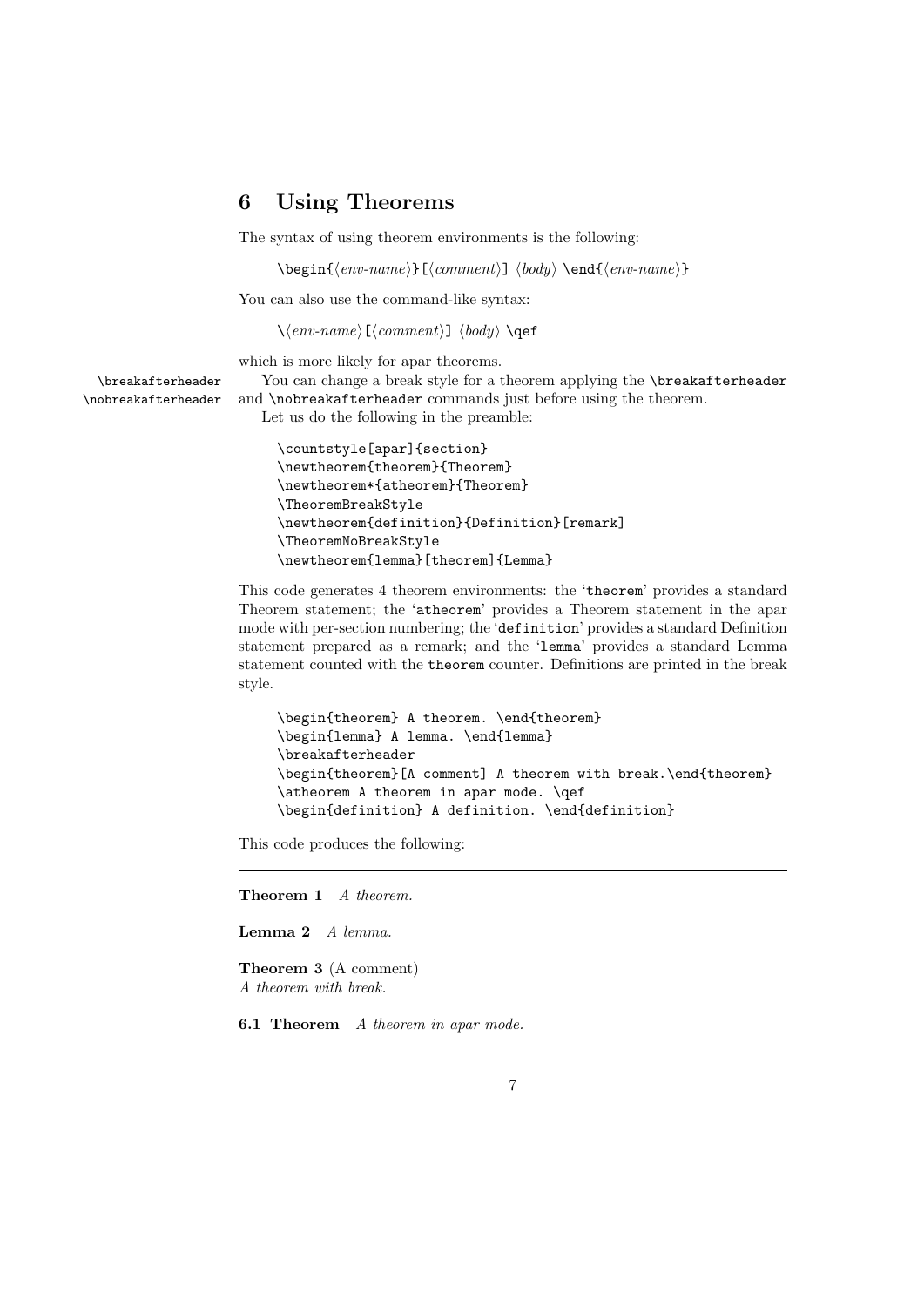Definition 1 A definition.

To prepare a theorem without number or having a special number, use the  $\langle type \rangle$  command. Examples:

\liketheorem{Theorem}{A} Special theorem.\qef \liketheorem{Proposition}{}[Comment] It has no number.\qef \breakafterheader \likeremark{Example}{2.3.5} An example.\qef \likeremark\*{Remark} An apar remark. \qef

This code produces the following:

Theorem A Special theorem.

Proposition (Comment) It has no number.

Example 2.3.5 An example.

6.2 Remark An apar remark.

\proof The \proof command prints the proof of a math statement. Syntax:

 $\prod[\langle of-theorem \rangle] \langle body \rangle \qquad \qquad$ 

The optional parameter  $\langle$  of-theorem<sub>i</sub> contains a text appended to the title of proof. The break-style change commands can be applied to this command. Examples:

\proof An ordinary proof.\qed \proof[of Theorem A] A special proof.\qed \breakafterheader \proof[of the Pythagor Theorem] A proof.\qed

This code produces the following:

| <b>Proof</b> An ordinary proof.            |  |
|--------------------------------------------|--|
| <b>Proof of Theorem A</b> A special proof. |  |
| Proof of the Pythagor Theorem<br>A proof.  |  |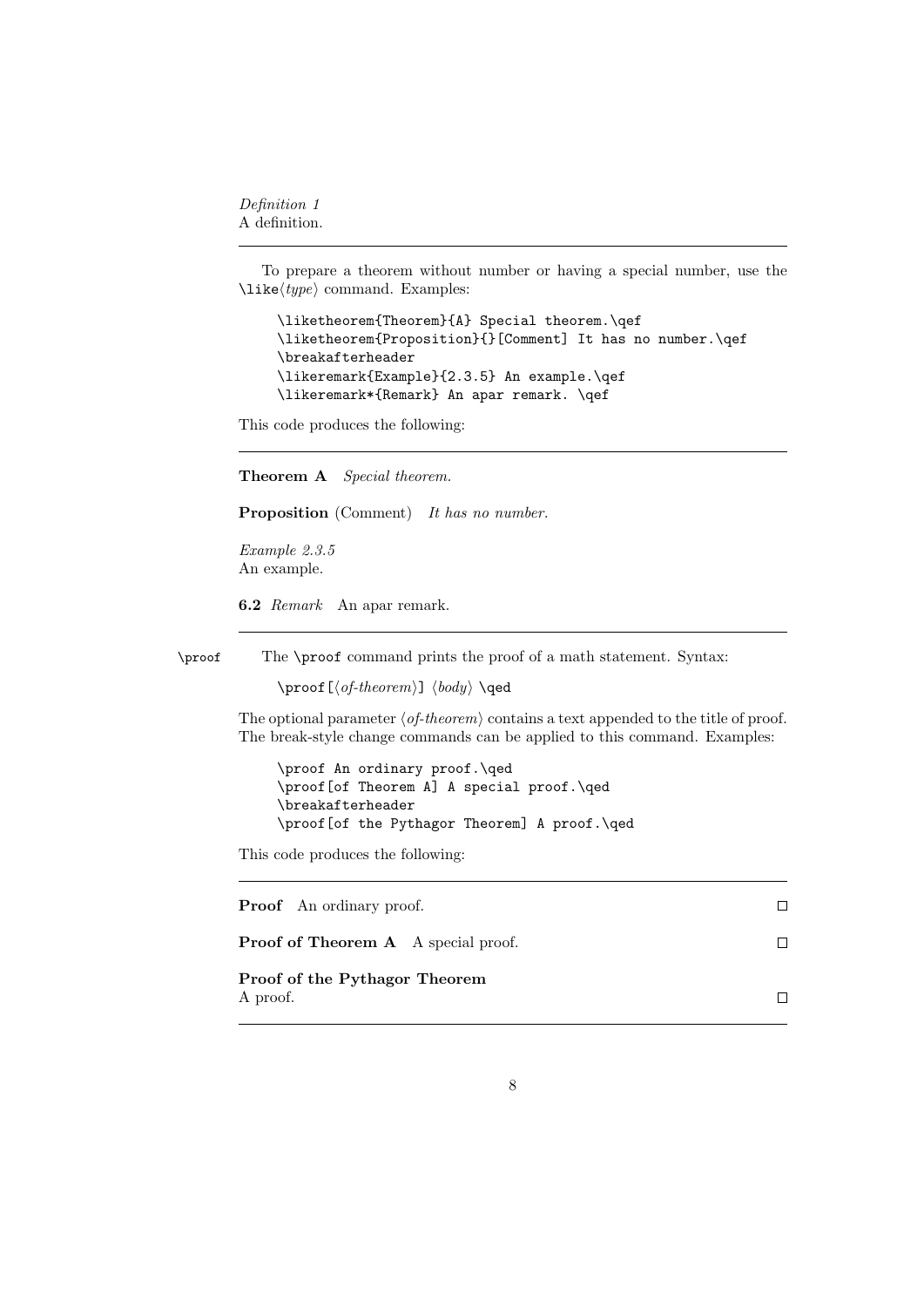# 7 Apar Sections

Header of an apar theorem is similar to the header printed by the \paragraph or \subparagraph command (except paragraph numbering that is usually omitted). Moreover, from the logical point of view, the apar theorems are specially designed enumerated paragraphs. Therefore, it is a good idea to use apar markup as some kind of special sectioning.

\apar The following command supports sectioning in the apar mode:

```
\langle\[<i>title</i>]\rangle
```
It produces a new paragraph starting with the  $\langle a \text{par-tag} \rangle$  element and having the optional title. The indentation style and marginal style of apar section is the same as for apar theorems. The vertical skip before the apar section is just the same as before theorems. If the nccsect package is loaded, the apar skip is equal to the skip produced with the \paragraph and \subparagraph commands.

These properties of apar sections are useful in design of articles having short sections. For example, if an article consists of many short sections prepared with the \subsection command, it looks very loose, because subsections are produced in the display style. It will be better to allow subsections run-in paragraph. Using the \apar command, you can do this very easy: add the following command to the preamble

#### \countstyle[apar]{section}

and prepare subsections with the \apar command. Example:

```
\apar[Subsection title] Subsection body ...
\apar[Next title:] The body ...
\atheorem In fact, this is a special apar section ...
\apar Subsection without title ...
\breakafterheader
\apar[One more title] Break before its body
```
This code produces the following:

7.1 Subsection title Subsection body ...

7.2 Next title: The body ...

7.3 Theorem In fact, this is a special apar section ...

7.4 Subsection without title ...

7.5 One more title Break before its body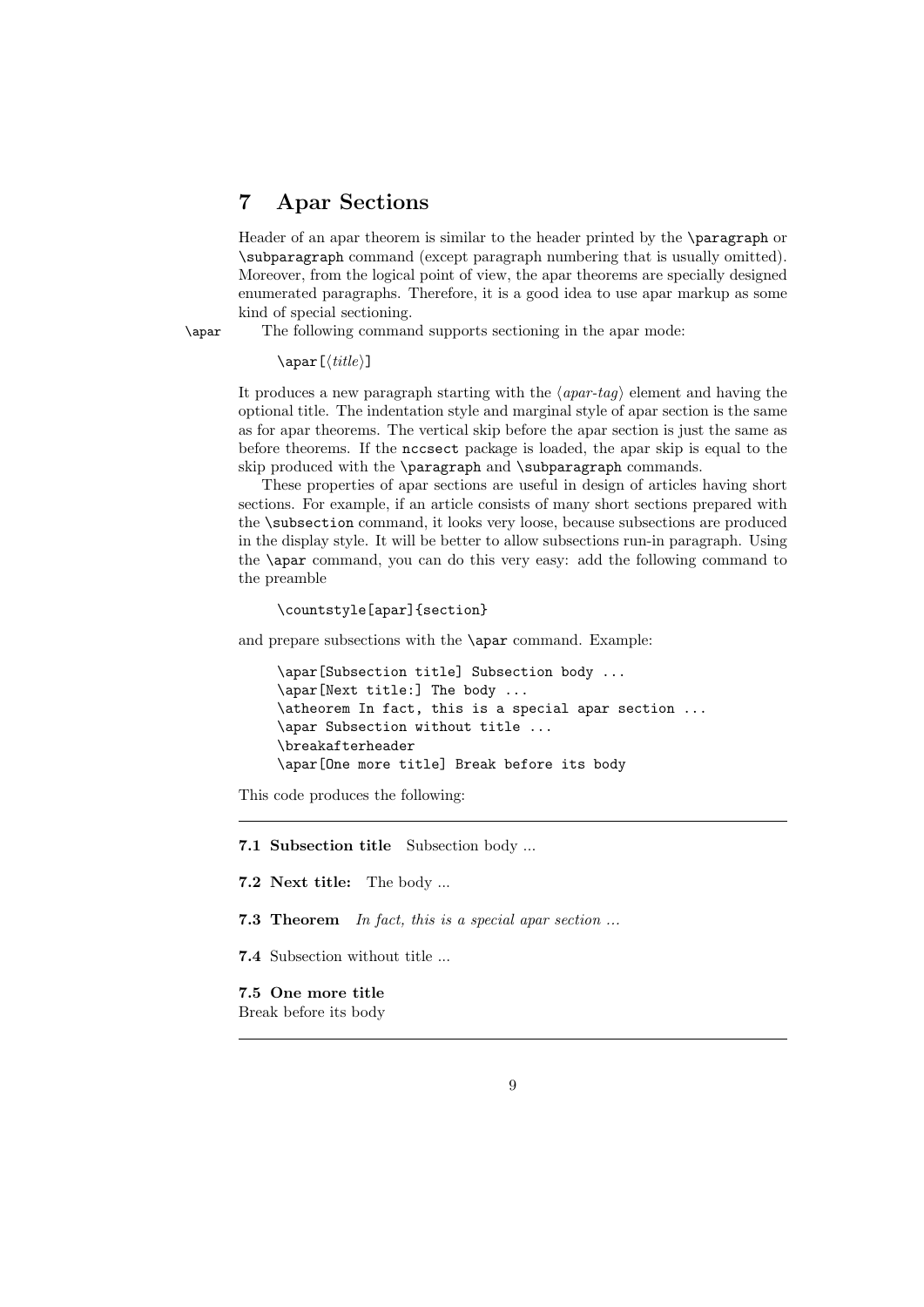# 8 Customization Commands

| \NCC@runskip                 | The vertical skips before and after theorems are identic. They are produced with<br>the <b>\qef</b> command. The length of the skip is coded in the inner command<br>\NCC@runskip. This command is also used in the nccsect package as a skip<br>inserted before the <b>\paragraph</b> and <b>\subparagraph</b> commands. Its default value                                                                                                                              |
|------------------------------|--------------------------------------------------------------------------------------------------------------------------------------------------------------------------------------------------------------------------------------------------------------------------------------------------------------------------------------------------------------------------------------------------------------------------------------------------------------------------|
|                              | 2.75ex plus 1ex minus 0.2ex                                                                                                                                                                                                                                                                                                                                                                                                                                              |
| \TheoremCommentDelimiters    | The <b>\TheoremCommentDelimiters{</b> $\langle left \rangle$ }{ $\langle right \rangle$ } command specifies delim-<br>iters inserted before and after a theorem comment. The default setting is:                                                                                                                                                                                                                                                                         |
|                              | \TheoremCommentDelimiters{(}{)}                                                                                                                                                                                                                                                                                                                                                                                                                                          |
| \AfterTheoremHeaderChar      | The <b>\AfterTheoremHeaderChar{</b> $\langle$ <i>after-char</i> } command specifies an $\langle$ <i>after-char</i> }<br>element that ends header of theorem and header of proof. The default setting is<br>an empty element.                                                                                                                                                                                                                                             |
| \AfterTheoremHeaderSkip      | The <b>\AfterTheoremHeaderSkip{</b> $\langle skip\text{-}command \rangle$ command specifies a com-<br>mand inserted between theorem header and body. In break style, this command<br>is ignored. The default setting is:                                                                                                                                                                                                                                                 |
|                              | \AfterTheoremHeaderSkip{\hskip 1em plus 0.2em minus 0.2em}                                                                                                                                                                                                                                                                                                                                                                                                               |
| \ProofStyleParameters        | The \ProofStyleParameters{ $\{style\}$ }{ $\{title\}$ } command specifies style pa-<br>rameters used in the \proof command: the first one is a font style and the last<br>one is a proof title. The default setting is:                                                                                                                                                                                                                                                  |
|                              | \ProofStyleParameters{\bfseries}{Proof}                                                                                                                                                                                                                                                                                                                                                                                                                                  |
| \AparStyleParameters         | The \AparStyleParameters{ $\langle style\rangle\}$ }{ $\langle prefix\rangle$ }{ $\langle suffix\rangle$ } command specifies<br>the style of apar sections: the $\langle style\rangle$ is a style of apar section title; the tag of<br>apar theorems and sections is prepared using $\langle prefix \rangle$ and $\langle suffix \rangle$ specified with<br>this command as follows $\langle prefix \rangle$ the apar $\langle suffix \rangle$ . The default setting is: |
|                              | \AparStyleParameters{\bfseries}{\bfseries}{\enskip}                                                                                                                                                                                                                                                                                                                                                                                                                      |
|                              | Note: All customization commands except the \NCC@runskip are allowed in<br>the preamble only.                                                                                                                                                                                                                                                                                                                                                                            |
|                              | 9<br>The Implementation                                                                                                                                                                                                                                                                                                                                                                                                                                                  |
| \NCC@secskip<br>\NCC@runskip | The package shares the following commands with the necesect package:                                                                                                                                                                                                                                                                                                                                                                                                     |
|                              | \NCC@secskip{ $\langle skip \rangle$ } adds the $\langle skip \rangle$ before a section,<br>\NCC@runskip is a skip inserted before run-in sections.                                                                                                                                                                                                                                                                                                                      |
|                              | We protect the definitions of these commands with testing the necrect package<br>to be already loaded.<br>$1 \langle *package \rangle$                                                                                                                                                                                                                                                                                                                                   |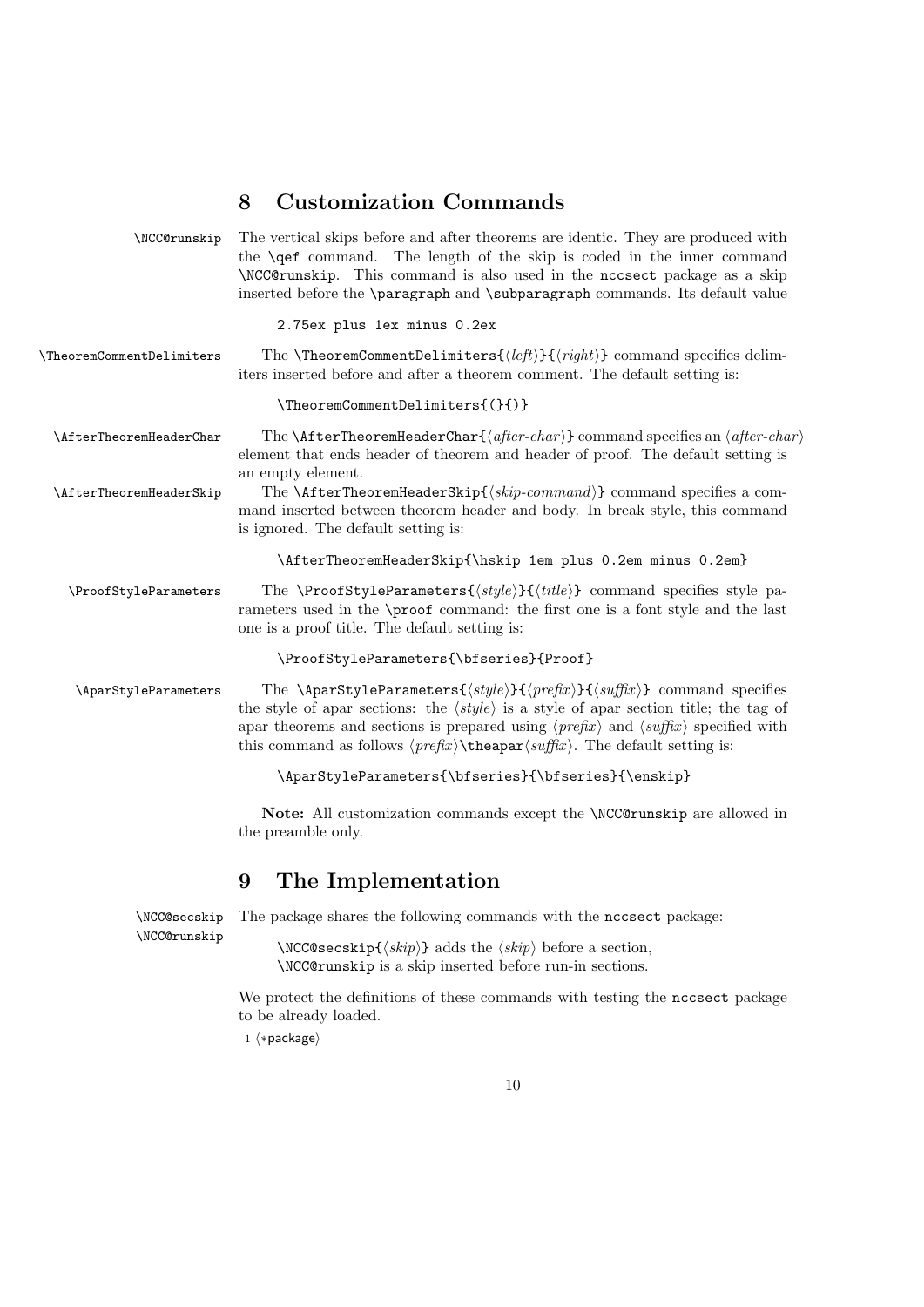```
2 \@ifpackageloaded{nccsect}{}{%
3 \def\NCC@secskip#1{%
4 \if@noskipsec \leavevmode \fi \par
5 \if@nobreak \everypar{}\else
6 \addpenalty\@secpenalty
7 \addvspace{#1}%
8 \fi
9 \quad \lambda10 \def\NCC@runskip{2.75ex \@plus 1ex \@minus .2ex}
11 }
```
### 9.1 Q.E.D. Support

\NCC@qedsymbol The \NCC@qedsymbol command is the base implementation of white Q.E.D. sym-\qedsymbol bol. If no Q.E.D. selection options used, the \qedsymbol is equal to the base version. 12 \DeclareRobustCommand{\NCC@qedsymbol}{% 13 \mbox{\normalsize\normalfont\thinlines \@tempdima 1.5ex 14 \advance\@tempdima-2\@wholewidth 15 \edef\@tempa{\the\@tempdima}% 16 \kern \@wholewidth 17 \raisebox\@wholewidth[1.5ex]{% 18 \frame{\rule\z@\@tempa\rule\@tempa\z@}}% 19 \kern \@wholewidth 20 }% 21 } 22 \let\qedsymbol\NCC@qedsymbol

> \qed The \qed command produces the flush-right Q.E.D. symbol and applies the \qef \qed\* command in the non-starred case.

```
23 \newcommand{\qed}{\NCC@qed{\qedsymbol}}
24 \def\NCC@qed#1{\unskip\allowbreak%
25 \hspace*{1em plus 1fill minus .2em}#1\@ifstar{}{\qef}%
26 }
```
\qef The \qef finishes a paragraph, adds the \@secpenalty, and produces the vertical skip of \NCC@runskip size. If also sets the normal font and removes the no-break condition suppressing indentation in the next paragraph.

27 \newcommand{\qef}{\NCC@secskip{\NCC@runskip}\@nobreakfalse\normalfont}

## 9.2 Package Options

```
\whiteqedsymbol
     \whiteqed
                The 'whiteqed' option:
                28 \DeclareOption{whiteqed}{%
                 29 \let\whiteqedsymbol\NCC@qedsymbol
                 30 \newcommand{\whiteqed}{\NCC@qed{\whiteqedsymbol}}
                 31 \let\qedsymbol\whiteqedsymbol
                 32 }
```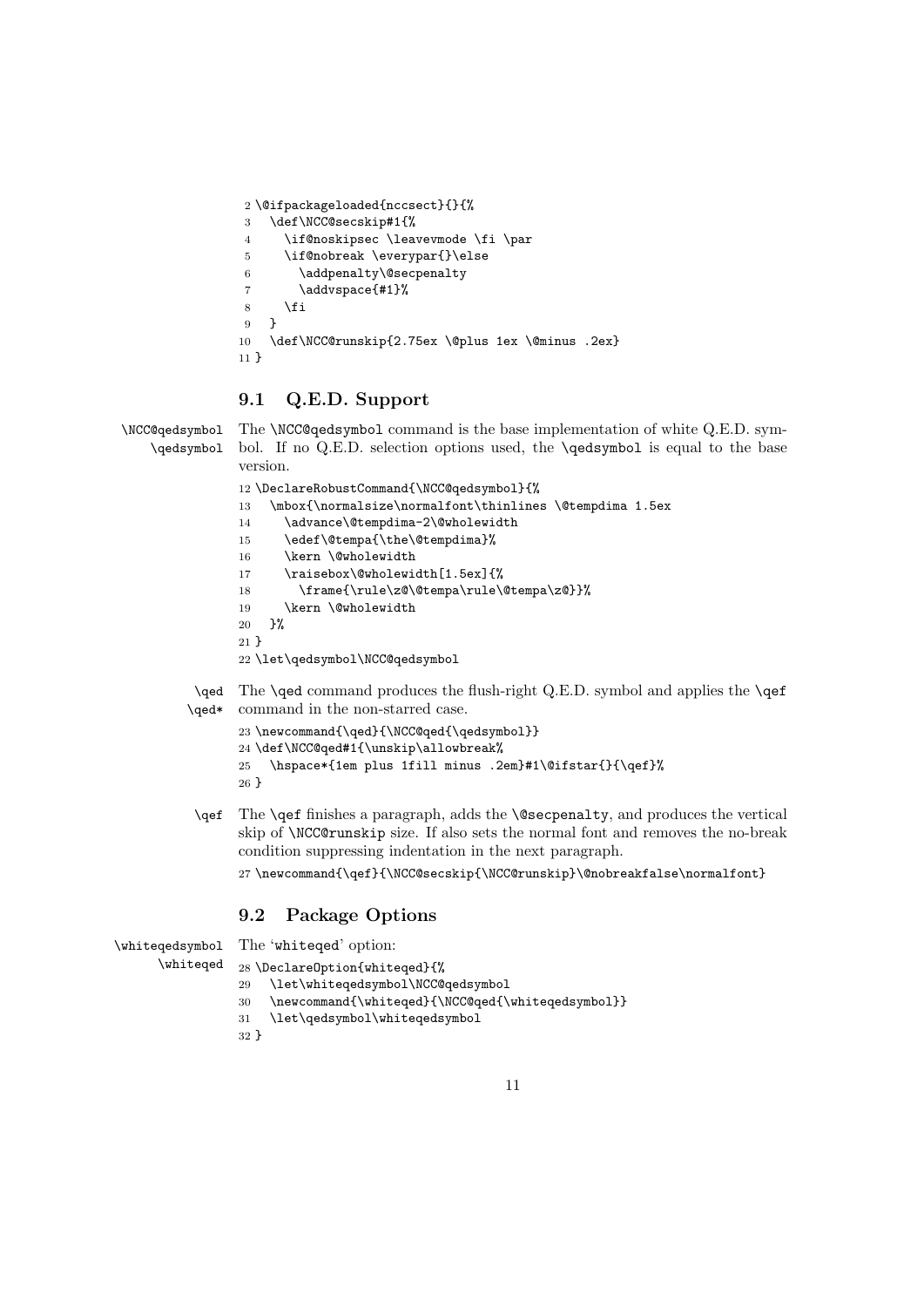```
\blackqedsymbol
The 'blackqed' option:
     \blackqed
                33 \DeclareOption{blackqed}{%
                34 \DeclareRobustCommand{\blackqedsymbol}{%
                35 \begingroup\normalsize\normalfont\thinlines
                36 \rule{1.5ex}{1.5ex}\endgroup
                37 }
                38 \newcommand{\blackqed}{\NCC@qed{\blackqedsymbol}}
                39 \let\qedsymbol\blackqedsymbol
                40 }
```
\ifNCC@thmindent \ifNCC@thmmargin Theorem indentation and marginal numbering options are based on two if-macros: the NCC@thmindent controls the indentation of headers and the NCC@thmmargin controls the marginal numbering in the apar mode.

```
41 \newif\ifNCC@thmindent
42 \newif\ifNCC@thmmargin
43 \DeclareOption{noindent}{\NCC@thmindentfalse}
44 \DeclareOption{indent}{\NCC@thmindenttrue}
45 \DeclareOption{nomargin}{\NCC@thmmarginfalse}
46 \DeclareOption{margin}{\NCC@thmmargintrue}
```
Set defaults and process all options in the order they appear in the options list.

```
47 \ExecuteOptions{noindent,nomargin}
48 \ProcessOptions*
```
#### 9.3 The Kernel

We use the **\@ifempty** command from the amsgen package and dynamic counters from the dcounter package.

```
49 \RequirePackage{amsgen}
50 \RequirePackage{dcounter}[1998/12/19]
```
\NCC@thmbrmode A theorem break mode is controlled with the \NCC@thmbrmode macro and the \ifNCC@thmbr \ifNCC@thmbr. The \NCC@thmbrmode can have three possible values:

\relax undefined mode;

\z@ break mode;

\@ne no-break mode.

If the break mode is undefined, the decision is made on the analyzes of the NCC@thmbr value: true value means break, false value means no-break.

51 \let\NCC@thmbrmode\relax

52 \newif\ifNCC@thmbr

\breakafterheader The \breakafterheader and \nobreakafterheader commands test the current \nobreakafterheader break mode and set an appropriate mode if it is undefined yet. As a result, usage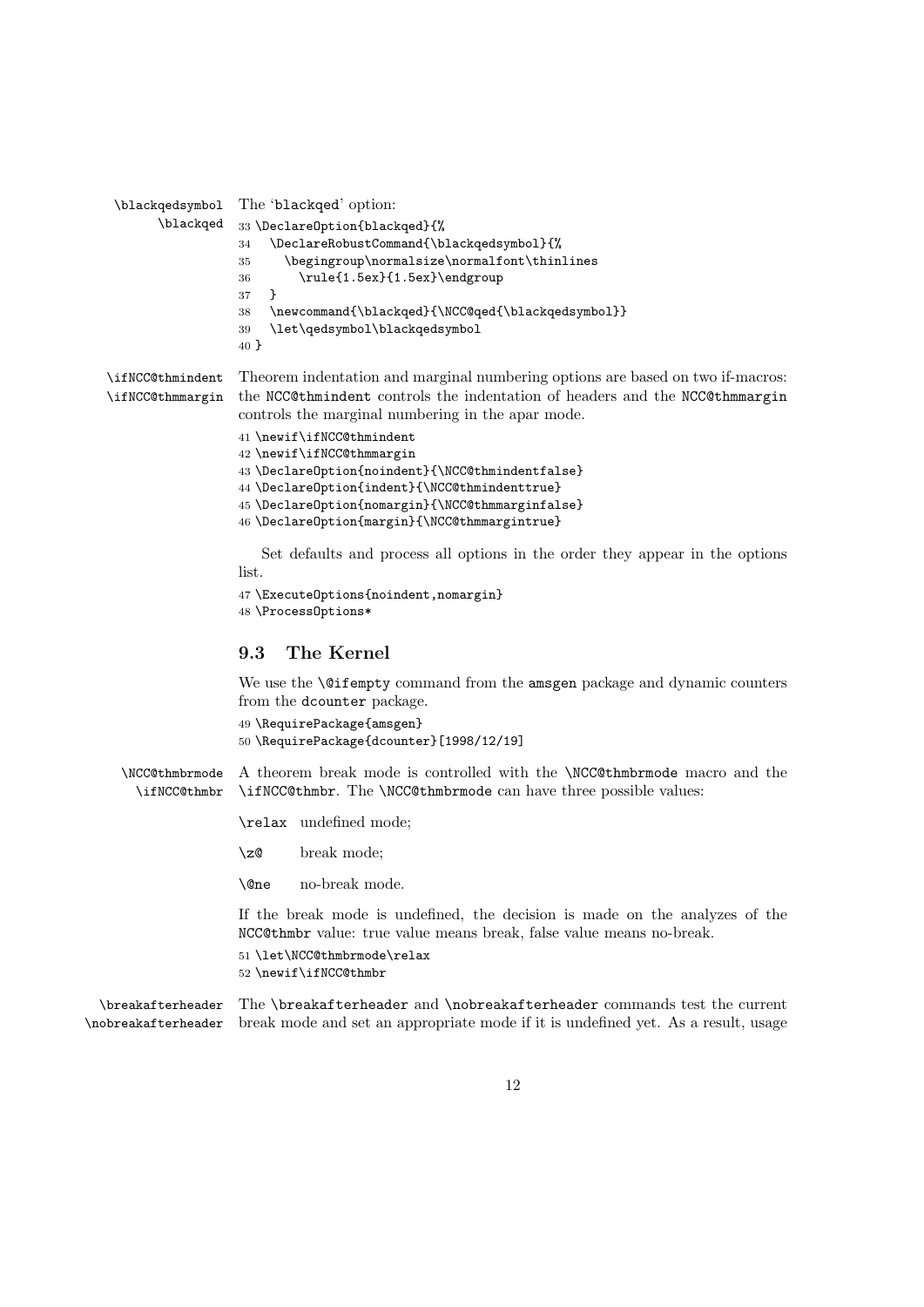```
of these commands before a theorem leads to overriding the default break mode
                           specified in theorem's macro.
                           53 \newcommand\breakafterheader{%
                           54 \ifx\NCC@thmbrmode\relax \global\chardef\NCC@thmbrmode\z@\fi
                           55 }
                           56 \newcommand\nobreakafterheader{%
                           57 \ifx\NCC@thmbrmode\relax \global\chardef\NCC@thmbrmode\@ne\fi
                           58 }
       \TheoremBreakStyle
     \TheoremNoBreakStyle
\TheoremCommentDelimiters
  \AfterTheoremHeaderChar
  \AfterTheoremHeaderSkip
                           Theorem customization commands:
                           59 \newcommand{\TheoremBreakStyle}{\NCC@thmbrtrue}
                           60 \newcommand{\TheoremNoBreakStyle}{\NCC@thmbrfalse}
                           61 \newcommand*{\TheoremCommentDelimiters}[2]{%
                           62 \def\NCC@thmcmt@##1{#1\ignorespaces##1\unskip#2}%
                           63 }
                           64 \newcommand*{\AfterTheoremHeaderChar}[1]{\def\NCC@thmchar{#1}}
                           65 \newcommand*{\AfterTheoremHeaderSkip}[1]{\def\NCC@thmskip{#1}}
                           66 \@onlypreamble\TheoremBreakStyle
                           67 \@onlypreamble\TheoremNoBreakStyle
                           68 \@onlypreamble\TheoremCommentDelimiters
                           69 \@onlypreamble\AfterTheoremHeaderChar
                           70 \@onlypreamble\AfterTheoremHeaderSkip
              \NCC@thmhdr The \NCC@thmhdr{\langle style\rangle}{\langle header\rangle} prints a theorem header in the required
                           \langle style\rangle and implements the current break mode. At the end of macro, the break
                           mode is reset to \relax. The header is prepared in a group.
                           71 \def\NCC@thmhdr#1#2{%
                           72 \qquad \text{?}Insert a negative low penalty to increase a chance of page break before the begin-
                           ning of theorem.
                           73 \addpenalty{-\@lowpenalty}%
                           74 \begingroup
                           75 #1%
                           Test the break mode. If it is undefined, we set it basing on the value of
                           \ifNCC@thmbr switch.
                           76 \ifx\NCC@thmbrmode\relax
                           77 \ifNCC@thmbr \chardef\NCC@thmbrmode\z@
                           78 \else \chardef\NCC@thmbrmode\@ne
                           79 \foralli
                           80 \overrightarrow{fi}The break case: to implement the break in the vertical mode, it is enough to put
                           the header in hbox. To allow multi-line header, we prepare it in inner vbox.
                           81 \ifnum\NCC@thmbrmode=\z@
                           82 \@tempdima\parindent
                           83 \hbox{\vbox{\hsize\linewidth\@parboxrestore
                           84 \ifNCC@thmindent\parindent\@tempdima\fi
                           85 \leavevmode\strut#2\strut
                           86 }}\nobreak\noindent
```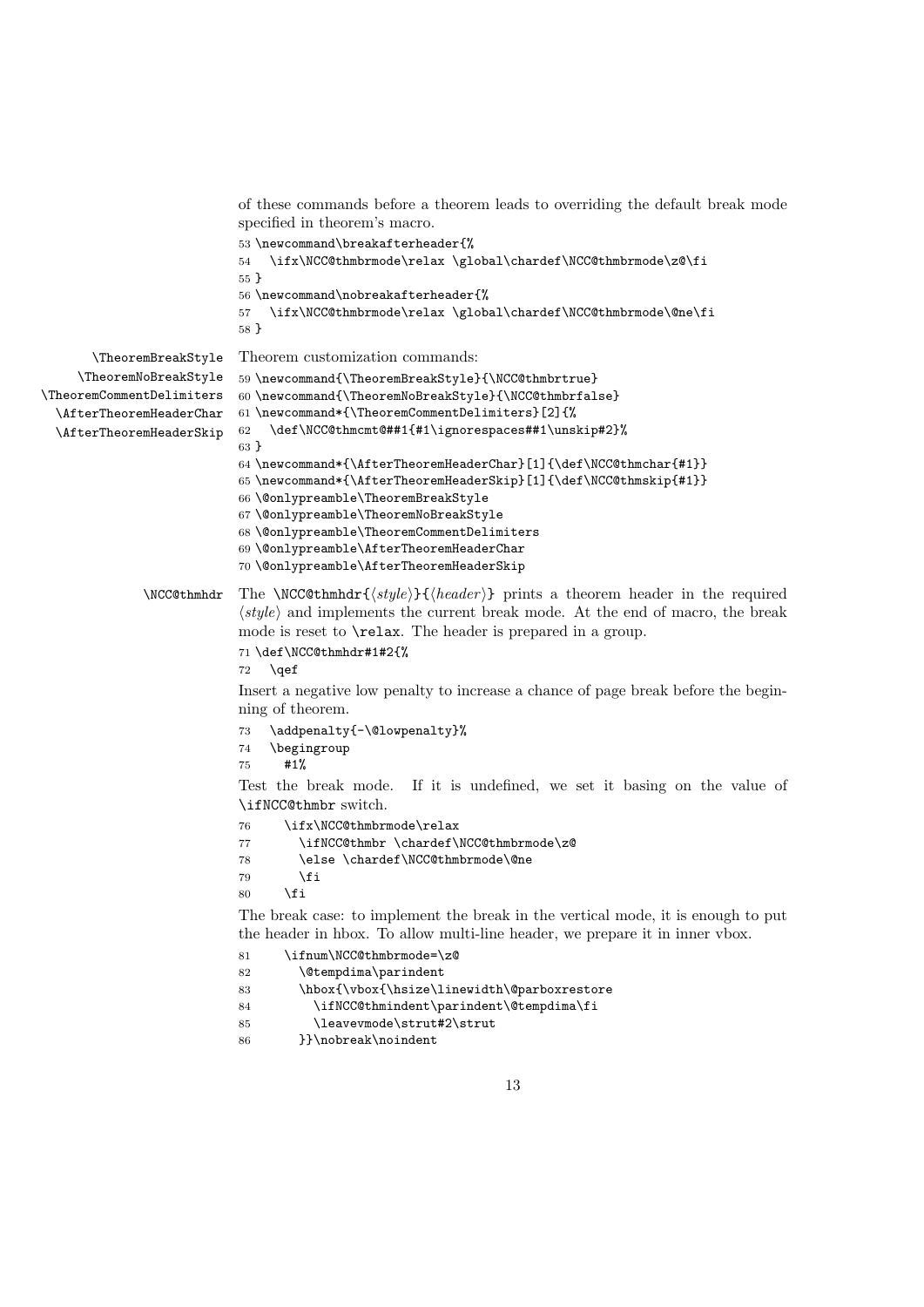```
The no-break case: The \ncc@thmskip command
             87 \else
             88 \ifNCC@thmindent\else\noindent\fi
             89 \leavevmode{#2\normalfont\NCC@thmskip}\nobreak
             90 \overline{\text{f}i}91 \endgroup
             Reset the break mode to the initial value:
             92 \global\let\NCC@thmbrmode\relax
             93 }
\NCC@thmcmt The \NCC@thmcmt{\{comment-style\}}{\{comment\} tests a comment to be nonempty
             and produces it in corresponding style.
             94 \def\NCC@thmcmt#1#2{%
             95 \@ifempty{#2}{}{\/\space\normalfont#1\NCC@thmcmt@{#2}}%
             96 }
  \NCC@lthm Standard mode basic command:
                   \NCC@lthm{\langle header-style\rangle}{\langle comment-style\rangle}{\langle body-style\rangle}{\{title\rangle}\}\{\langle number \rangle\}[\langle comment \rangle]
             97 \def\NCC@lthm#1#2#3#4#5{%
             98 \@ifnextchar[{\NCC@lthm@{#1}{#2}{#3}{#4}{#5}}%
             99 {\NCC@lthm@{#1}{#2}{#3}{#4}{#5}[]}%
            100 }
            101 \def\NCC@lthm@#1#2#3#4#5[#6]{%
             Prepare theorem header.
            102 \NCC@thmhdr{}{%
            103 #1#4\@ifempty{#5}{}{\space#5}%
            104 \NCC@thmcmt{#2}{#6}\NCC@thmchar
            105 }%
             Set the body style and do a small skip to avoid extra space after the \label
             command.
            106 #3\hskip 0.001\p@ \ignorespaces
            107 }
\NCC@thxhat The \NCC@thxhat{\otimes}{} is \{header\} produces an apar theorem header.
            108 \def\NCC@thxhdr#1#2{%
            109 \refstepcounter{apar}%
            110 \NCC@thmhdr{%
             In margin style, the indent style is turned off for apar theorems:
            111 \ifNCC@thmmargin \NCC@thmindentfalse \fi
            112 #1%
            113 }{%
```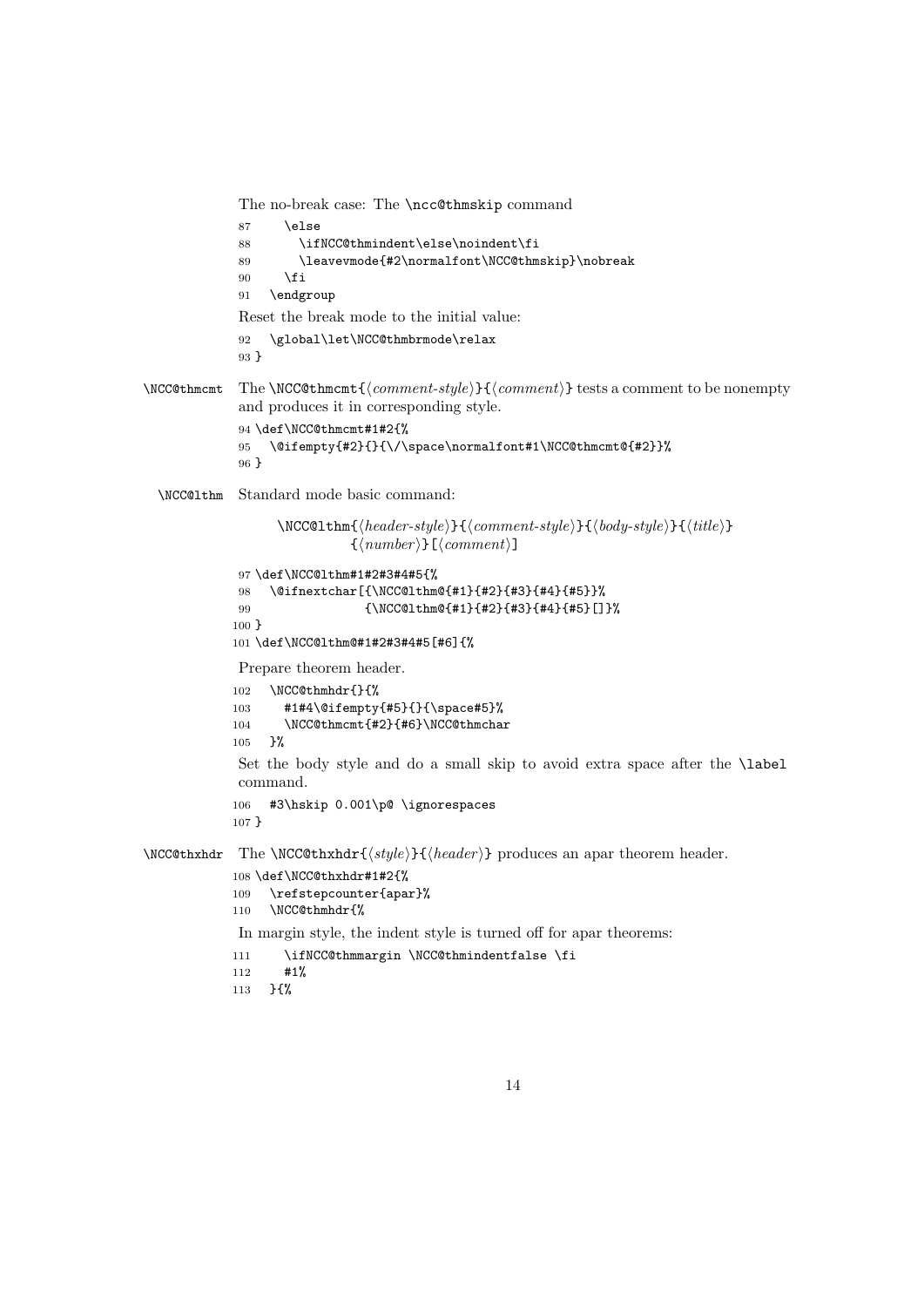Put the  $\langle apar-taq \rangle$  (prepared in the **\NCC@thmapar** command) before the header using \llap or \hbox. Then put the header.

```
114 \ifNCC@thmmargin \llap{\NCC@thmapar}\else \hbox{\NCC@thmapar}\fi
115 #2%
116 }%
117 }
```
\NCC@lthx Apar mode basic command:

```
\NCC@lthx{\hat{header-style}}{\{\langle comment-style\rangle}\{\langle body-style\rangle\}\{\langle title\rangle\}}\lfloor\langle comment \rangle\rfloor118 \def\NCC@lthx#1#2#3#4{%
119 \@ifnextchar[{\NCC@lthx@{#1}{#2}{#3}{#4}}%
120 {\NCC@lthx@{#1}{#2}{#3}{#4}[]}%
121 }
122 \def\NCC@lthx@#1#2#3#4[#5]{%
123 \NCC@thxhdr{}{%
124 \normalfont#1#4\NCC@thmcmt{#2}{#5}\NCC@thmchar
125 }%
126 #3\hskip 0.001\p@ \ignorespaces
127 }
```
 $\NCC@likelihood$  The base for  $\like(type)$  commands. It passes the control to  $NCC@lthm$  or \NCC@lthx depending on the star appearing after the third parameter:

```
\NCC@likethm{\(header-style)\} {\(comment-style)\} {\(body-style)\} {\(title)\}}\{\langle number \rangle\}[\langle comment \rangle]
        \NCC@likethm{\(header-style)\}{} {\<comment-style\\}{} {\<boldsymbol{boldsymbol{phi}}\}*{\title}}
                           \lfloor\langle comment \rangle\rfloor128 \def\NCC@likethm#1#2#3{%
129 \@ifstar{\NCC@lthx{#1}{#2}{#3}}{\NCC@lthm{#1}{#2}{#3}}%
130 }
```
#### 9.4 Apar Sections

The counter used in the apar mode is dynamic:

131 \DeclareDynamicCounter{apar}

```
\AparStyleParameters Apar style parameters provider:
```

```
132 \newcommand*{\AparStyleParameters}[3]{%
133 \def\NCC@thmaparstyle{#1}%
134 \def\NCC@thmapar{#2\theapar#3}%
135 }
136 \@onlypreamble\AparStyleParameters
```
\apar The \apar [ $\tilde{\tilde{t}}$ ] command starts a new apar-numbered paragraph. If the  $\tilde{\tilde{t}}$ is omitted or empty, we must ignore the \NCC@thmskip.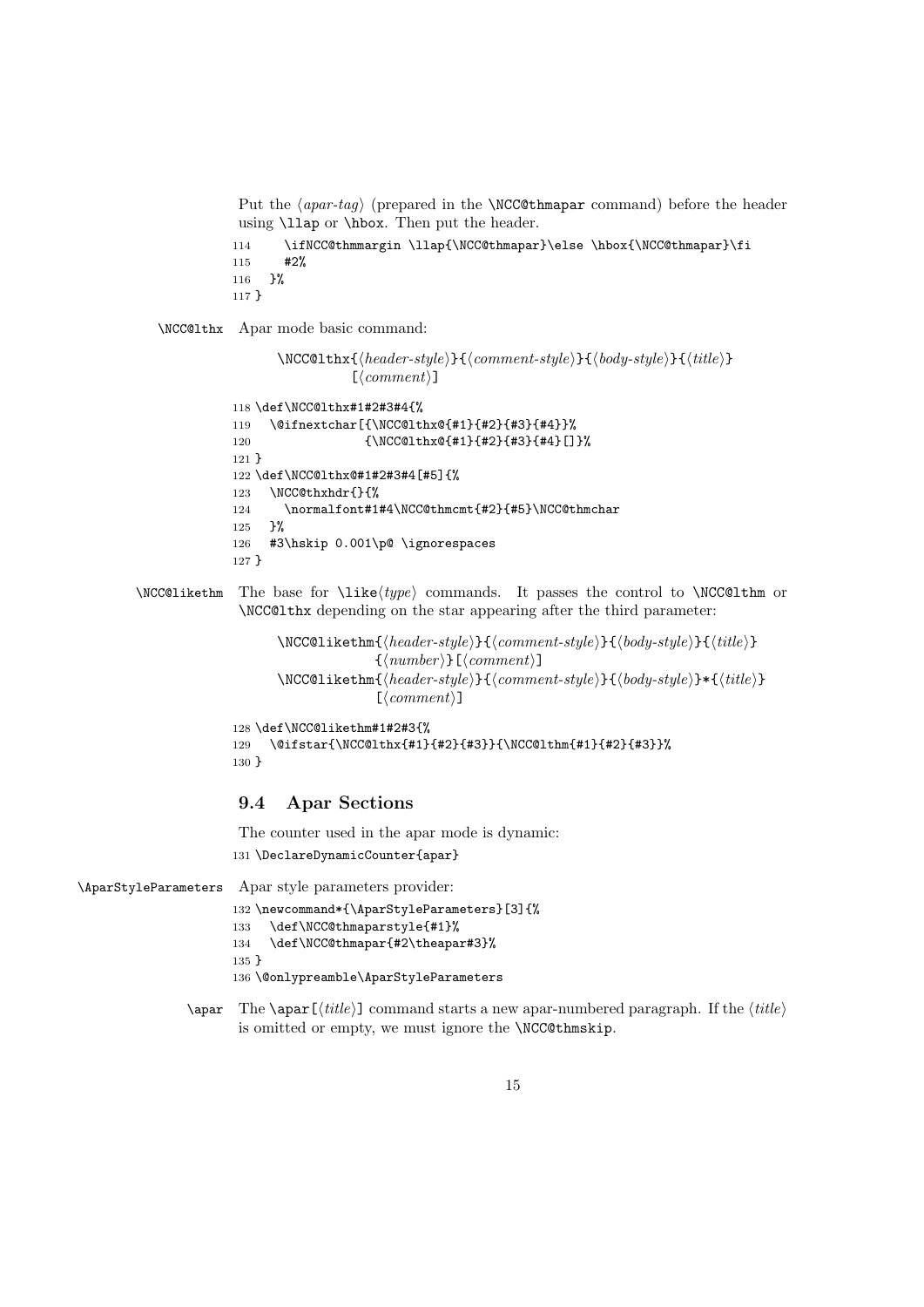```
137 \newcommand*{\apar}[1][]{%
138 \NCC@thxhdr{\NCC@thmaparstyle}
139 {\@ifempty{#1}{\let\NCC@thmskip\@empty}{\ignorespaces#1\unskip}}%
140 \hskip 0.001\p@ \ignorespaces
141 }
```
### 9.5 Proof of Theorem

```
\ProofStyleParameters Proof style parameters provider:
                      142 \newcommand*{\ProofStyleParameters}[2]{%
                      143 \def\NCC@thmproofstyle{#1}%
                      144 \def\NCC@thmproof{#2}%
                      145 }
                      146 \@onlypreamble\ProofStyleParameters
               \proof The \proof [\langle of-theorem \rangle] command:
                      147 \newcommand*{\proof}[1][]{%
                      148 \NCC@thmhdr{\NCC@thmproofstyle}{%
                      149 \NCC@thmproof
                      150 \@ifempty{#1}{}{\space\ignorespaces#1\unskip}%
                      151 \NCC@thmchar
                      152 }%
                      153 \hskip 0.001\p@ \ignorespaces
```
154 }

#### 9.6 Generate New Theorem Types

\like... New theorem type generation means definition a  $\text{like}(type)$  command preparing theorems of corresponding type. The syntax of a  $\text{like}(type)$  command is the following:

```
\langle type\rangle{\{\langle title\rangle\}}{\langle number\rangle}[\langle comment\rangle]\langle type\rangle*\{\langle title\rangle\}[\langle comment\rangle]
```
The first one produces a standard theorem and the last one produces an apar theorem.

\newtheoremtype

Theorem type generation commands:

\renewtheoremtype

 $\newph{\texttt{type}}{\texttt{type}}{\texttt{time-style}}{\texttt{comp}}$ 

```
\verb|\renewtheoremtype{|\type\rangle}{\ttilte-style\rbrace}{\cooment-style}\{\text{body-style}\}155 \newcommand*{\newtheoremtype}[1]{%
```

```
156 \edef\@tempa{\noexpand\newcommand*{\expandafter\noexpand
157 \csname like#1\endcsname}}\NCC@nthmtype
158 }
159 \newcommand*{\renewtheoremtype}[1]{%
160 \edef\@tempa{\noexpand\renewcommand*{\expandafter\noexpand
161 \csname like#1\endcsname}}\NCC@nthmtype
162 }
```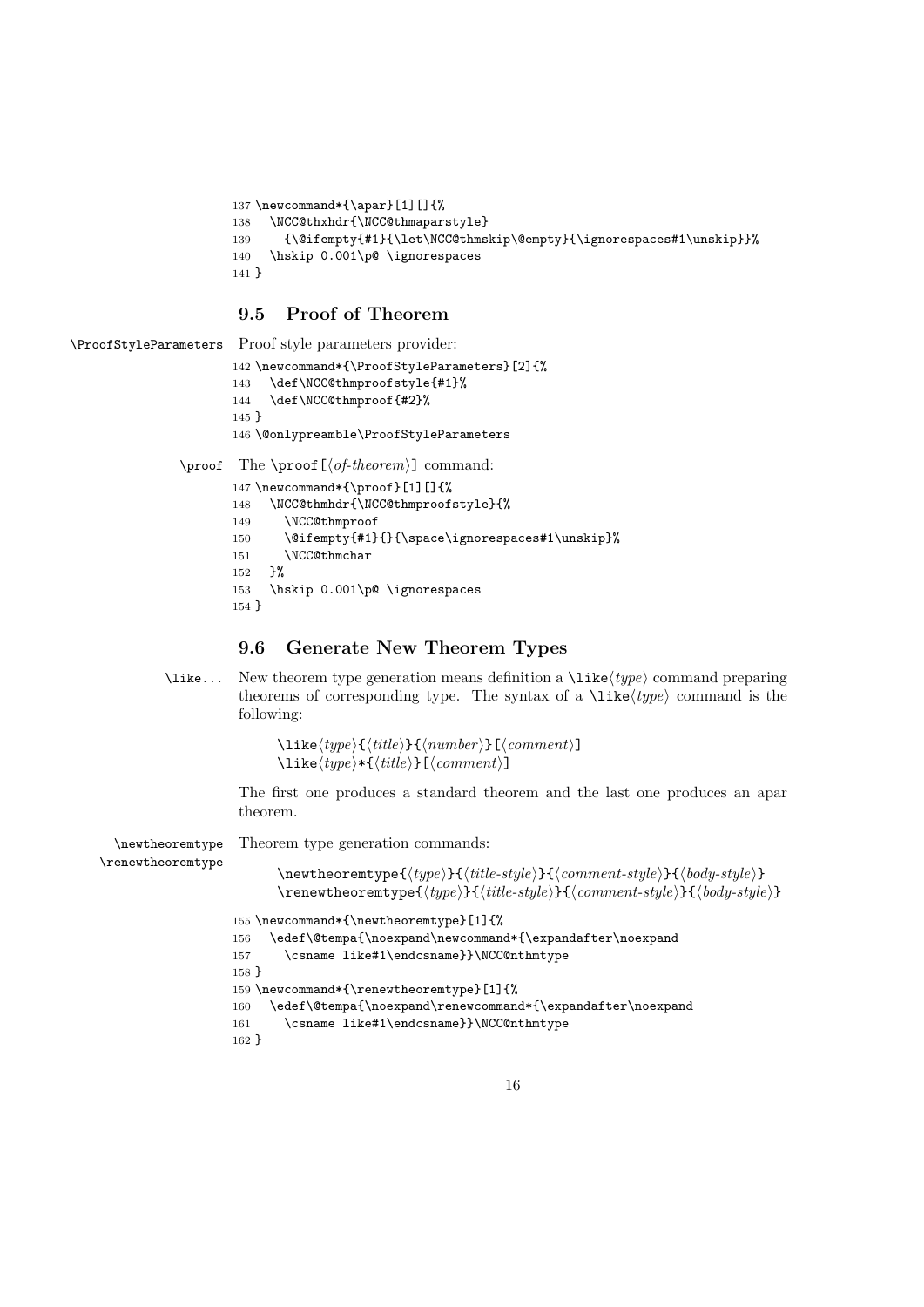```
163 \def\NCC@nthmtype#1#2#3{\@tempa{\NCC@likethm{#1}{#2}{#3}}}
164 \@onlypreamble\newtheoremtype
165 \@onlypreamble\renewtheoremtype
166 \@onlypreamble\NCC@nthmtype
```
### 9.7 Generate New Theorems

\NCC@thmdef Basic theorem generation command:

 $\NCC@thmdef{\env-name}\} {\avcommand{\varphi}{\varphi}}$ 

The \@tempa command must contain either \noexpand\newenvironment or  $\no$ renewenvironment before the call. The  $\langle action \rangle$  is an action applied at the beginning of theorem. The  $\langle parameters \rangle$  contains parameters passed to the  $\langle\text{like}(type\rangle)$  command.

```
167 \def\NCC@thmdef#1#2#3{%
                168 \@ifnextchar[{\NCC@thmdef@{#1}{#2}{#3}}%
                169 {\NCC@thmdef@{#1}{#2}{#3}[theorem]}\%170 }
                171 \def\NCC@thmdef@#1#2#3[#4]{%
                 Generate an error if the given type is unknown.
                172 \@ifundefined{like#4}{%
                173 \PackageError{nccthm}{Unknown theorem type '#4'}{}%
                174 }%
                 \@tempa := \[re]newenvironment{\langle env\text{-}name \rangle}{#1\like\langle type \rangle#2}
                175 \edef\@tempa##1##2{%
                176 \@tempa{#1}{##1\expandafter\noexpand\csname like#4\endcsname##2}%
                177 }%
                 Generate a theorem envirinment:
                178 \ifNCC@thmbr
                179 \@tempa{#2\breakafterheader}{#3}{\qef\ignorespacesafterend}%
                180 \else
                181 \@tempa{#2\nobreakafterheader}{#3}{\qef\ignorespacesafterend}%
                182 \fi
                183 }
                184 \@onlypreamble\NCC@thmdef
                185 \@onlypreamble\NCC@thmdef@
   \newtheorem
Theorem generation commands:
 \renewtheorem
  \newtheorem*
\renewtheorem*
                       \mathcal{\langle env\text{-}name \rangle}[\langle counter \rangle]\{\langle title \rangle\}[\langle type \rangle]\verb|\renewtheorem{<|env-name\rangle}[{\lbrace counter\rangle]{\lbrace title\rangle}[{\lbrace type\rangle}]\newtheorem*{\env-name}{\title}{}{title}{}\text{temperature}(env-name)}{(title)}[(type)]
                186 \renewcommand*{\newtheorem}{\def\@tempa{\noexpand\newenvironment}%
                187 \@ifstar{\NCC@nthx}{\NCC@nthm}}
```

```
188 \newcommand*{\renewtheorem}{\def\@tempa{\noexpand\renewenvironment}%
```